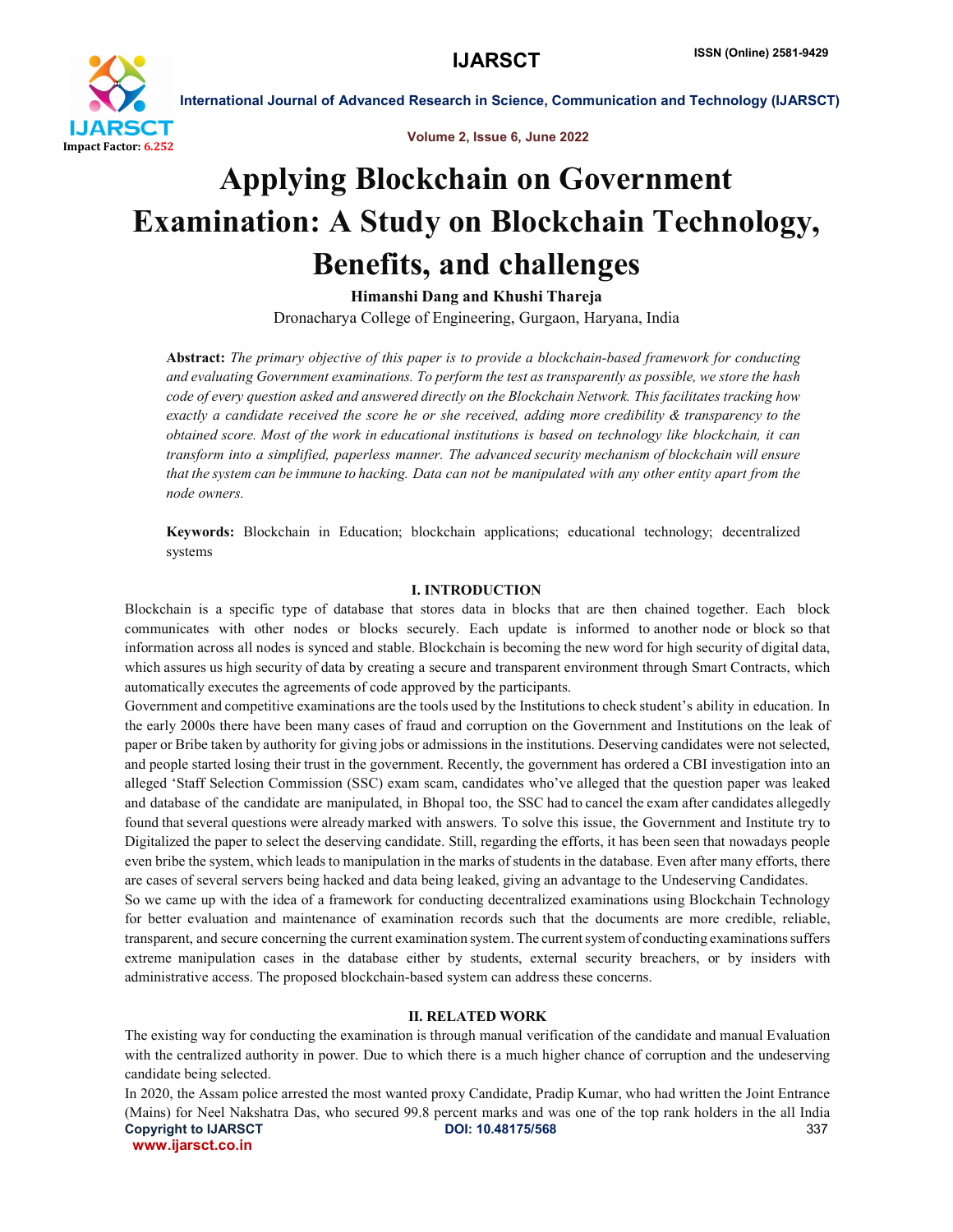

#### Volume 2, Issue 6, June 2022

engineering entrance test [24].

There are many models for examinations that have come in these 2-3 years which use technology like AI models for conducting examinations, but these models are not so useful and secure for conducting examinations and can be bypassed easily by the candidate. The Video camera model was also proposed but it was also bypassed by the multiple software and was removed after some time. There are very few success rates in this model for catching the wrong candidate.

Another fundamental problem with the scorecard of the current examination system is that they do not provide enough data to represent the performance of a candidate taking up the test. The scorecards contain minimal information about the performance. It only accounts for the final score granted by one or two evaluators without disclosing the questions asked and how the questions were answered. With no idea of the types of questions asked to a candidate, correlating the score with the caliber of the candidate mostly leads to inaccurate conclusions. (recently seen in protest of students in ICAI Bhavan. Delhi) [27]

We also follow an existing pattern of vote-based consensus mechanism called the Delegated Proof of Stake. There is also an existing algorithm to store the fingerprint in the blockchain with the help of a "symmetric key algorithm" where the hash of the fingerprint is stored in a decentralized database which will help our model to make it more secure and transparent. There have also been many models used for student academic storage and verification which have been successfully executed.



#### Fig 1: Decentralised Distributed Ledger

At first, blockchain was just utilized in the field of digital money and business [12]. Due to its unique and interesting features like decentralization, permanence, straightforwardness, and information uprightness, it has expanded the capability of blockchain-based applications in different regions [16]. The utilization of blockchain in education has acquired lots of consideration lately from specialists and professionals. Lots of articles have been distributed identifying uses of blockchain in the training area yet none of the articles discusses the utilization of blockchain in government examinations. Article [6] talks about the benefits of blockchain in education applications and proposes some open-source blockchain stages for its execution.

Article [1] gave a survey of exploration which researches blockchain-based instruction applications. In the article, an audit was conducted on three fundamental parts of blockchain: (1)

Education applications that have been created by utilizing blockchain innovation; (2) advantages that blockchain can provide for training framework; (3) difficulties of embracing blockchain innovation. A definite examination of these viewpoints was done and results were provided. That offers bits of knowledge about how other instructive regions could be profited by blockchain innovation.

Copyright to IJARSCT **DOI: 10.48175/568** 338 www.ijarsct.co.in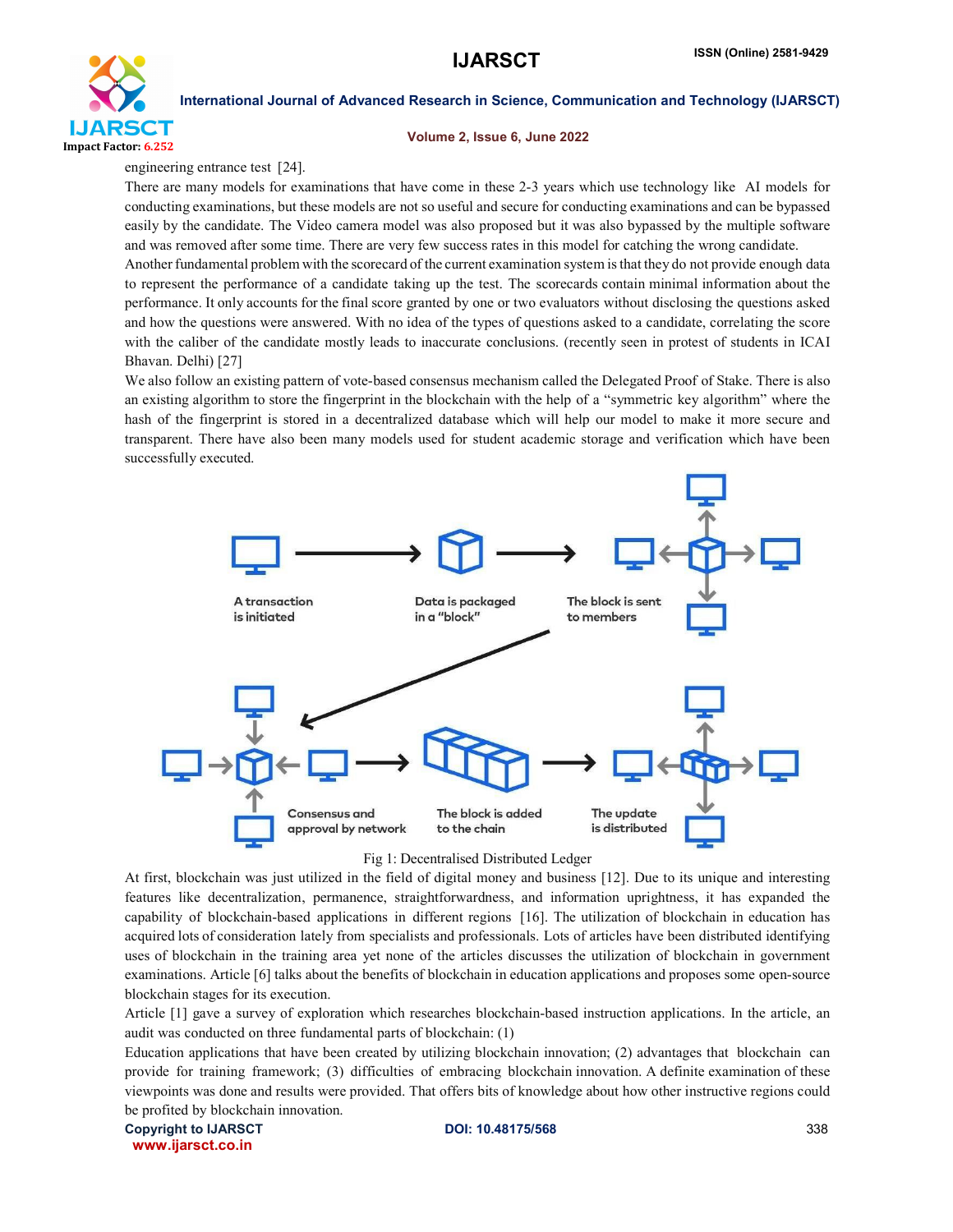

#### Volume 2, Issue 6, June 2022

Still, blockchain in the education area is in its beginning phase. A couple of instructive organizations have begun utilizing blockchain [33]. The organizations that began utilizing blockchain are essentially utilizing it with the end goal of "recordkeeping of degrees, certificates, and diplomas". Blockchain for the instructive stage depends on Ethereum and it utilizes keen agreements for certificate measures [3].

This [4] paper discusses the advantages, dangers, and difficulties for the effective execution of blockchain-based arrangements in the field of instruction. They had analyzed the yields gotten by a few scientists and specialist networks to distinguish how blockchain could be applied in the schooling setting. This paper [5] focused on the potential application of the possible utilization of blockchain in taking care of instructive issues. It presents a few highlights and utilization of blockchain, as Innovative uses of utilizing blockchain in instruction framework alongside its advantages and challenges.

#### II. METHODOLOGY

#### The work-flow of the proposed framework is as follows*:*

This paper proposed a new scheme for the smart result by utilizing blockchain-based on a two- phase encryption technique for encrypting the final result. In the first phase, question papers are encrypted using a timestamp, and in the second phase, the result is encrypted using question paper hashcode. These encrypted results are stored in the blockchain along with a smart contract which helps the user to unlock the result with the same question paper hashcode. Here we proposed a method for selecting a question paper for the exams, which randomly picks a question paper with a hash code. Moreover, a timestamp-based lock is imposed on the scheme so that no one can decrypt the question paper before the allotted time. Finally, the result gets stored in Blocks of the Blockchain, and security is analyzed by demonstrating various suggestions and the prevalence of the proposed conspire over existing. It is demonstrated through a comparative study based on the various features; it provides a persistent public record, safeguarded against changes to the institution or loss of its result records

#### Security Mechanism of Blockchain using Smart Contracts For Conducting Fair Examination*.*

Smart contracts[28] use blockchain technology to validate, verify, capture and enforce agreed- upon terms between multiple parties. In smart contracts, all the data stored is secure and immutable. The data of a smart contract is encrypted and exists on a ledger, which means that the information recorded in the blocks can never be modified, lost, or deleted. Steps to verify the student/user attending the examination

- 1. Users register at the blockchain front-end examination by giving personal details and their fingerprint, which would be stored as a Hash code in Examiner's Blockchain verification database, and would be used to verify the user at the time of the examination.
- 2. At the time of the examination, the examiner needs to verify the user with the help of his details and the fingerprints which would send the information to the blockchain of the registered students and would confirm with the hashcode generated, if the Hash code generated matches with the database of the registered students, and it matches the conditions of the smart contract, the success message would be sent, and the user will be verified. This will decrease the chance of malpractice, and the eligible candidate would only be able to attend the examination.
- 3. For creating the hash code for the verification purpose, fingerprint templates and user identities are combined by passing them into the hash function and creating a unique hash code for the identification purpose.
- 4. As fingerprints are unique and individual to everyone, it's an excellent way to verify the users. The data of fingerprints are collected by encrypting the finger template into data sets. The users' identification details like name, age, address, etc., are collected and passed into the hash function with the fingerprint data sets, and a unique hash code is generated for each user for his identification purpose. As the organization verifies the user's data, then the data is stored in the Blockchain of the registered students.
- 5. After the verification, the organization will issue a smart contract to verify the contract needs.
- 6. Now we will use another blockchain that will connect personal detail's of candidate with the question paper which will ensure that every question paper id is assign to a candidate and it will also ensure that there is no lekage of question paper before the examination. because question paper would be only visible to those valid candidate which is meeting the criteria of smart contract.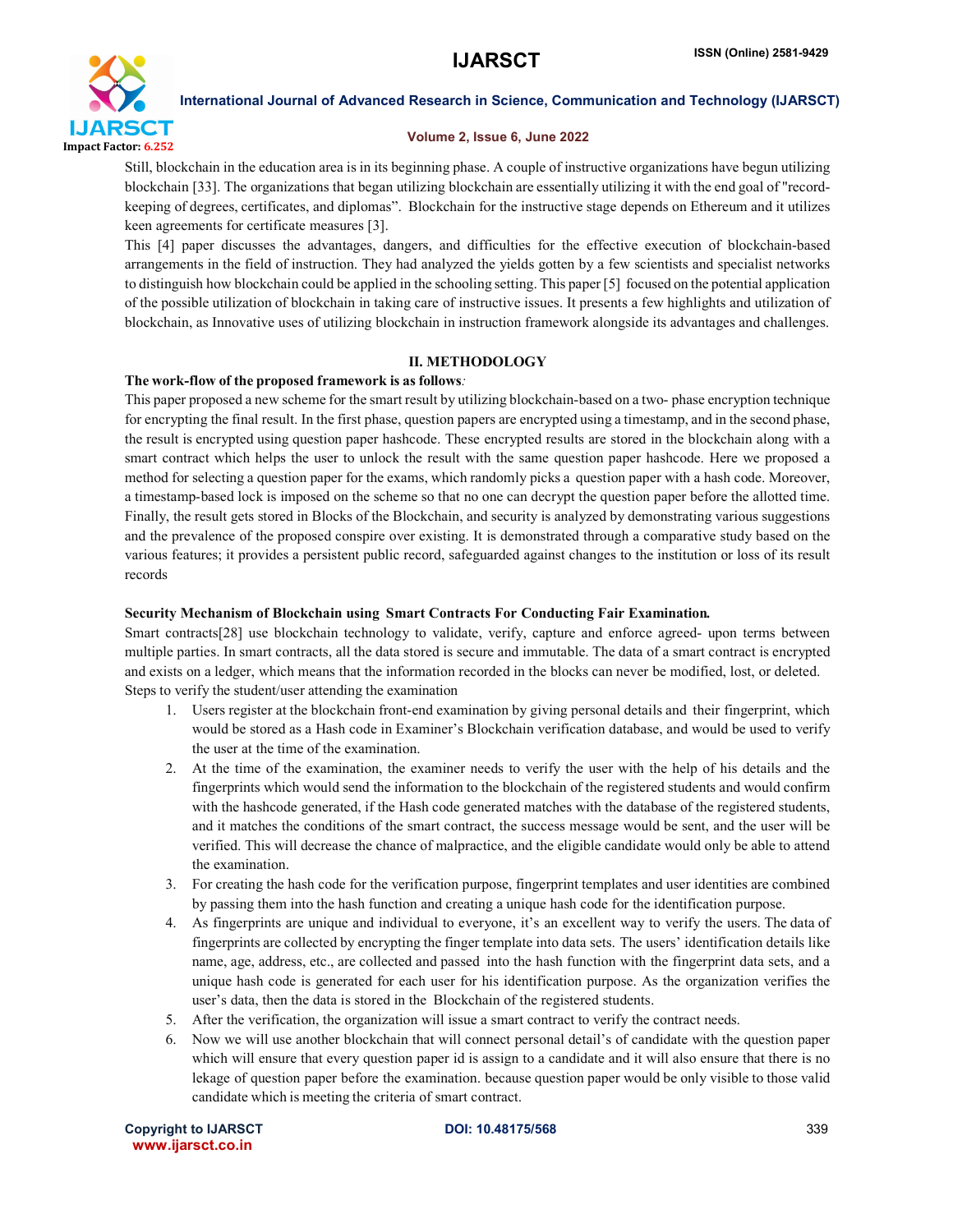

#### Volume 2, Issue 6, June 2022

- 7. Every candidate have a unique answersheet id which is connected to candidate id via blockchain through the has code of question paper which is already assigned to the candidate.
- 8. Now, Finally every candidate result is connected via blochain of candidate detail so now candidate can see their result with 100% surety. In this way, a mutual trust and transperency will create between government and candidates who is giving any government exam. This advanced security mechanism of Blockchain technology would ensure that the system can be immune from hacking which means data can not be manipulated with any other entity apart from node owners.
- 9. Challenges of Adopting Blockchain Technology in Education and Conducting of Government examinations.
- 10. Despite the way that blockchain has extraordinary potential in an educational context, various difficulties should be considered before executing it. Like some other groundbreaking innovations, blockchain in its beginning phases of advancement faces a few difficulties. regardless of whether it be a mix with inheritance frameworks, HR requirements, cost of execution, and so forth.



Fig 2: Online examinations using blockchain architecture diagram

### IV. INCORPORATION WITH INHERITANCE FRAMEWORKS

There can be a few difficulties and dangers to change the conventional schooling framework with altogether innovation like blockchain. As it is hard to comprehend for training field clients, instruction policymaker, or another policymaker. They need to consider whether blockchain is solid for its drawn-out use. So early cooperation between the public authority or advanced education with private areas can help blockchain appropriation in training areas. This is an ideal opportunity towork together, examine, and offer encountersto understand themaximum capacity of building a newadvanced education ecosystem. As Blockchain is probably the best development of current occasions it will require some time before the innovation is embraced generally.

#### 4.1 Human Asset Limitations

An arising innovation, in its initial long periods of selection, requires bunches of information, abilities, and specialized skill for implementation. so, the imperative numbers for both variation and execution are in short at present in India. The absence of administrative vulnerabilities also discourages people from entering this area. Blockchain is an arising

Copyright to IJARSCT **DOI: 10.48175/568** 340 www.ijarsct.co.in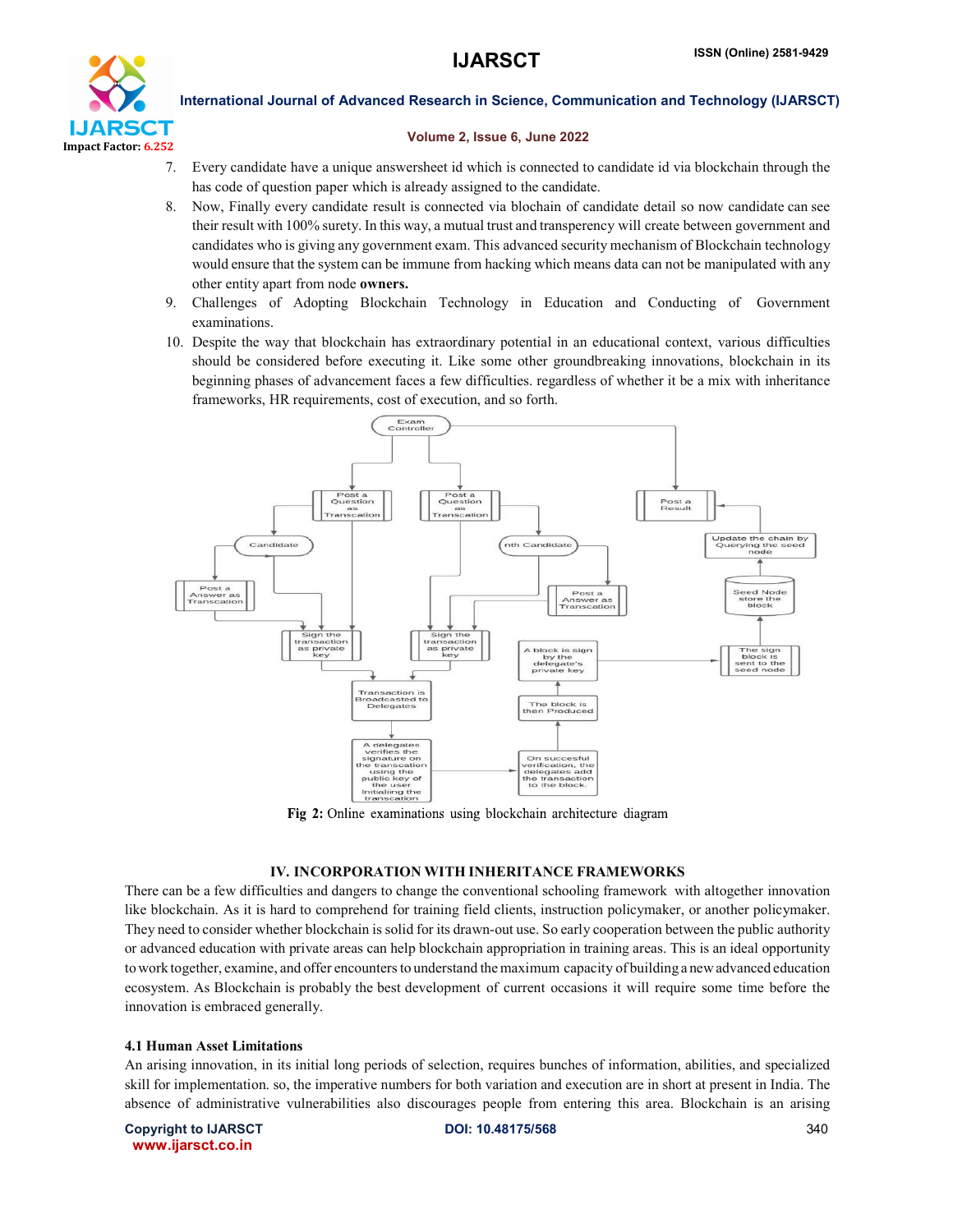

#### Volume 2, Issue 6, June 2022

innovation that should be incorporated with the current framework yet right now there is no standard government body or outsider that could evaluate these administrations and handle information on the specialized robustness of blockchain execution.

#### 4.2 Absence of Clearness

Another issue is the absence of clearness on the phrasing and youthfulness of the blockchain innovation. Furthermore, there are numerous unpredictable settings that clients may need to store for security reasons, for example, essential key, public key, and recuperation seeds.

### 4.2 Cost of Execution

The cost of appropriation and execution of blockchain in instruction settings can be high. Aside from execution cost, the exchange or computational expense of numerous methods of blockchain is additionally high and right now the rural population doesn't have appropriate admittance to web and power supply. Apart From these issues, the country populace is likewise inexperienced with new technologies. so, the implementation of a blockchain-based training framework can be exorbitant in rural India.

#### 4.3 Benefits that Blockchain could Bring to Government examinations

Blockchain has the potential to revolutionize the entire education sector. It is the only hope for the education industry to prevent fraud and provide quality education, considering that there are many benefits of blockchain because it offers a fast and secure alternative, which is very beneficial for the upcoming future.

#### 4.4 Security

Several articles identified security as an essential benefit of integrating blockchain technology in education. Security includes data protection, privacy, and integrity. This technology is far more secure than other centralized database systems because this technology also comes with new security considerations and attack vectors, making this technology threat accessible.

### 4.5 Transparency

It increases transparency because anyone can join the network, as a result, view all information on the network, in case of marks, it will offer the user an opportunity to look through the history of all altered marks if changed. Moreover, all parties in the network can see changes to public blockchains, thus ensuring transparency, providing a permanent, incorruptible historical record that stays in the system permanently.

#### 4.6 Trust

According to several articles, blockchain can establish trust between all included parties and ease the communication between them. If the government stores the marks of lakhs of candidates, it will require a lot of space; saving this data on a single database brings us to centralize the data. Suppose somehow the database is damaged or compromised in any way. In that case, it will create many problems; a possible and best solution would be a blockchain-based cloud storage service that can't be altered and will increase the trust among candidates.

#### 4.7 Fast

Recording and verifying candidate's credentials can be costly and time-consuming for NTA (National Testing Agency) which conducts various government exams across India. But using blockchain technology is quite easy because of the design of the blockchain-distributed database. Due to which server errors are next to impossible and data cannot be altered due to the decentralized nature of Blockchain Technology. It offers fast services by removing the monopolistic power of powerful intermediaries (e.g. banks in case of remittances[28] or large, centralized industry leaders (e.g. Flipkart, Byjus).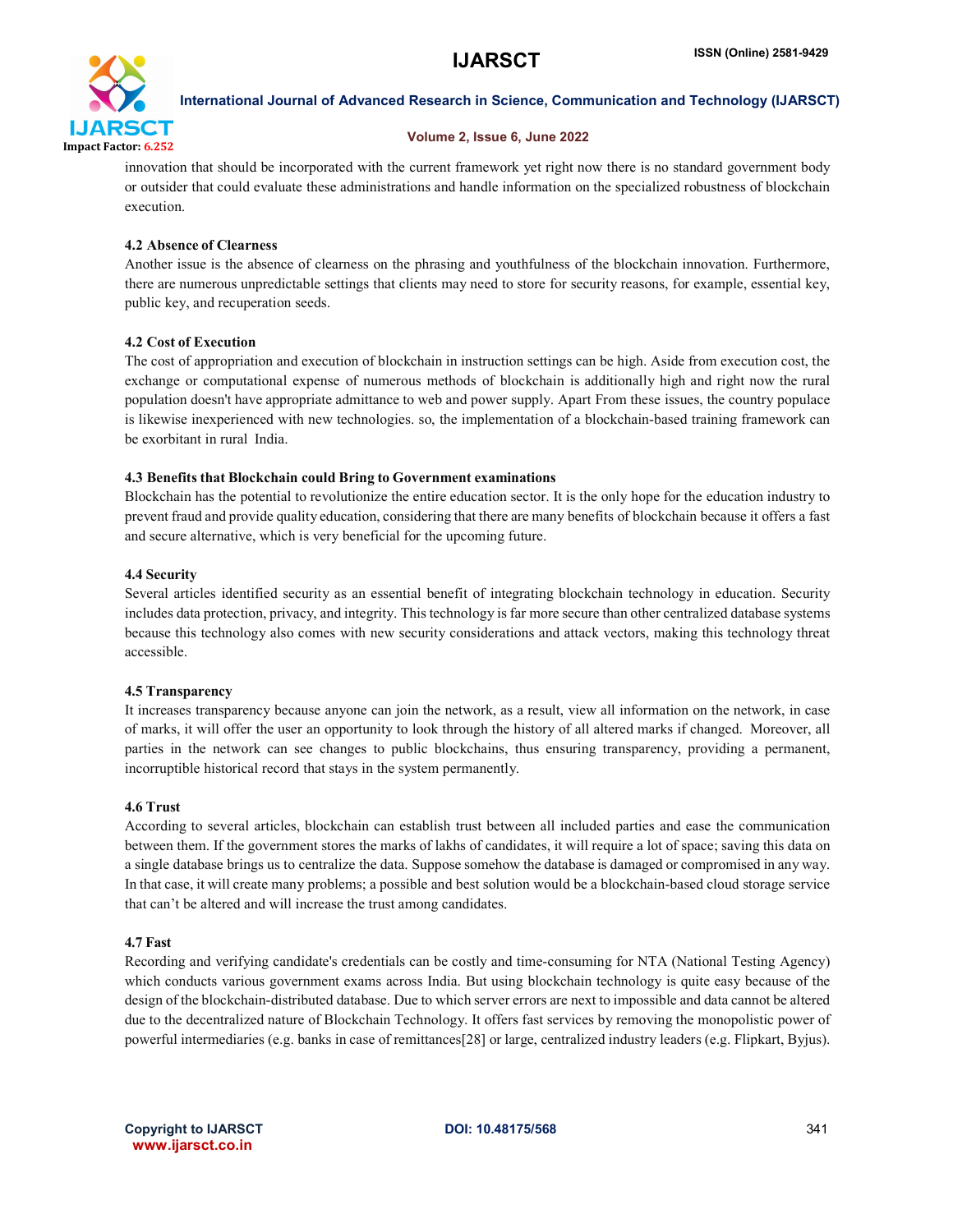

#### Volume 2, Issue 6, June 2022

#### 4.8 Identity

Instead of storing the student identity document, the blockchain stores information about that document. Using blockchain, students can identify themselves online while maintaining control over the storage and management of their data.

#### 4.9 Future of Blockchain in Government Examination

Using Blockchain technology, we can solve the problem of Conducting fair examinations. NITI Aayog in 2020 has also generated the blockchain strategy for India towards ease of Business, living, and governance [29]. The Indian government has also started working on a "SuperCert" anti-fraud identity intelligence blockchain solution for educational certificates. As the examinations are going towards 100% digitalization, we need a secure system to conduct examinations. due to its very high security, blockchain will help both the Organisations and the candidate conduct fair examinations. Cyber Crimes also increase with the increase in technology, so conducting fair examinations is becoming very difficult nowadays.

- 1. The University Grants Commission (UGC) has been acting on several projects for conducting the digital examination. Blockchain examinations would also be cost- effective and easily scalable to any number of candidates throughout the world. But in India, it is impossible because there is still a lack of computer knowledge in many parts of India, and the Internet has not reached there. The research shows that the integration of blockchain technology is a promising trend in the development of online education.
- 2. The current approach can further be enhanced by integrating the web application with the blockchain. We can use a combination of blockchain and IPFS to achieve decentralization and secure peer-to-peer communication. We are encrypting question papers and our packets to ensure more safety  $\&$  security.
- 3. Blockchain can be usedto revolutionize the Education sector towards positive change. More and more collaborations and information exchange, verification use cases would come up in the education sector. Blockchain can help eliminate many barriers to make the process simpler and better for conducting examinations and in other applications.
- 4. The Initiative taken by the government for digital India should be taken seriously. Because digital is the future, and the technologies can only be implemented successfully if the whole country shifts towards digitalization.
- 5. Due to cybercrimes and corrupted people in organizations, the unfair candidates are being selected. Blockchain can help to stop these so that fine selection takes place. Candidates who study hard wait for the result, but people have started losing hope in the system due to unfair examination practices.
- 6. Blockchain guarantees the reliability of data management for conducting decentralized examinations and for better evaluation of the examination records with the most transparent means.

### V. CONCLUSION

The blockchain technology used for digital currency has moved beyond in other fields such as healthcare, agriculture, the Internet of things, and Education. The benefits we get from the blockchain and smart contracts can be used in the education sector to conduct decentralized examinations and better transparency.

We try to make the current system of examination as transparent as possible by using the Security Mechanism of Blockchain using Smart Contracts for Conducting fair examinations recording the user's details and examination on the immutable public every operation in examinations is stored as a transaction in the blockchain. As blockchain is an emerging technology, a lot of research is still going on in this field. The idea can be complicated to be implemented, but it can solve a large problem globally. As the world is going fully digital, we need a security system for online examinations. The applications of blockchain in the education field are minimal. We are in the first generation of blockchain technology, and still, there is a lot to explore about it. Therefore, the potential for blockchain is still unexploited.

### **REFERENCES**

- [1]. Alammary, A., Alhazmi, S., Almasri, M., & Gillani, S. (2019). Blockchain-based applications in education: A systematic review. Applied Sciences, 9(12), 2400.
- [2]. Ali Alammary \*, Samah Alhazmi, MarwahAlmasri and SairaGillani Zhang, J., Zhong, S., Wang, J., Wang, L.,

Copyright to IJARSCT **DOI: 10.48175/568** 342 www.ijarsct.co.in